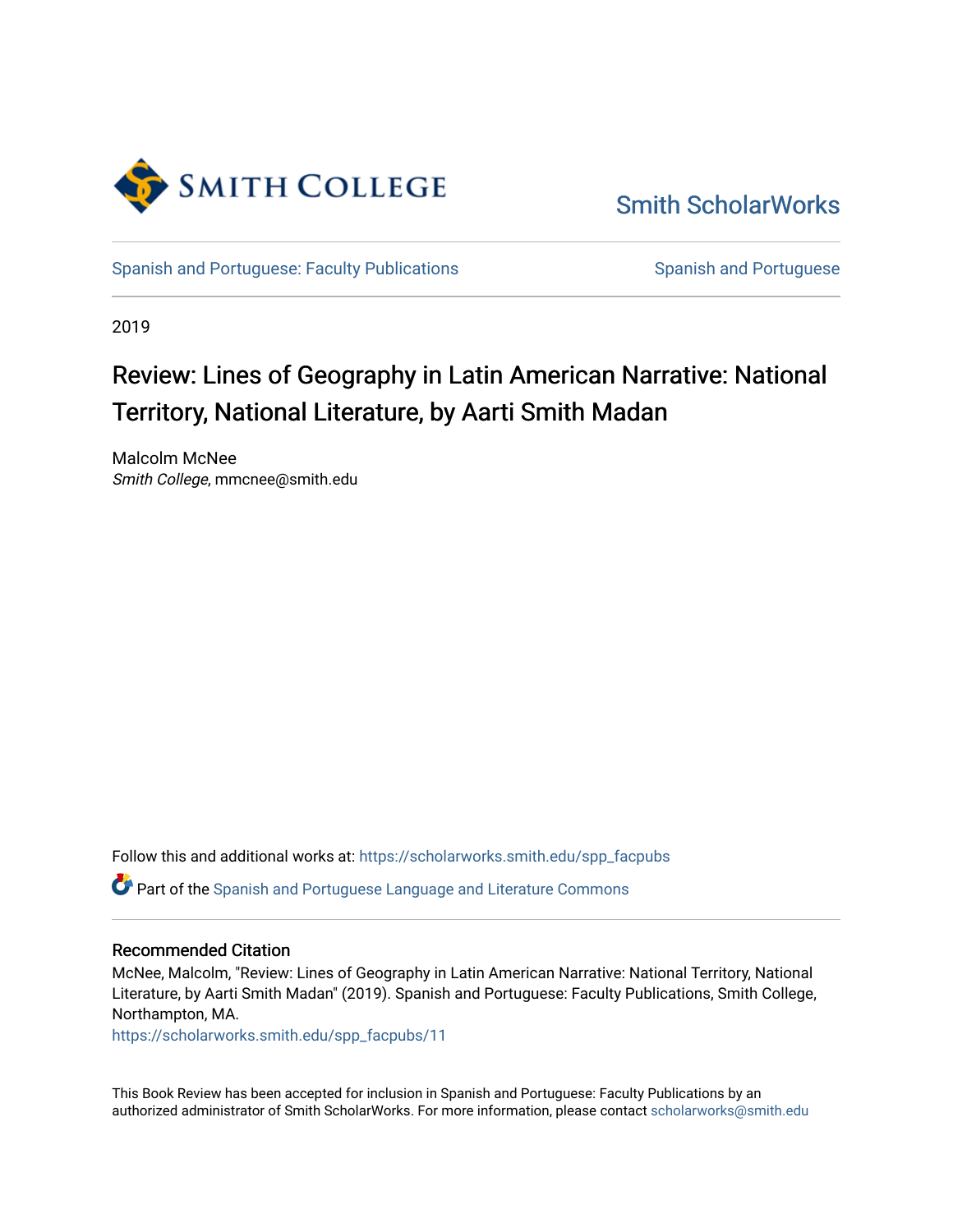which is common in many works on Iberian literatures, can be at least partially explained by the peculiarities of the Basque literary (and political) space, which did not participate in the Iberianist dialogues that this work describes.

Secondly, from a methodological perspective, the decision taken by Newcomb of going directly to the original texts, and analyzing and comparing them first hand, offers a fresh reconsideration of works that, like *Causas das decadências dos povos peninsulares* by Antero de Quental, for example, have already produced a copious amount of secondary bibliography. The possible downside to this choice is that at some points there seems to be limited mentions to previous works on the same issues, some of which could have helped widen and deepen the analysis of the texts. A good example is the chapter on Portuguese-Galician relations, which have been studied by many scholars such as Elias Torres Feijó or Carlos Pazos Justo, who belong to the Galabra research network.

With *Iberianism and Crisis. Spain and Portugal at the Turn of the Twentieth Century*, Newcomb makes a notable contribution to the field of Iberian studies, and to the historical reconstruction of the Iberian(ist) cultural relations from which, at least partially, they derive, as Newcomb himself acknowledges and explains. It offers a prismatic approach to a set of canonical texts and authors that embody a complex network or rhizome of cultural relations in a particularly rich period of crisis, but also of selfreflection and regeneration. For these reasons, this work is an essential reference for scholars interested in the crisis of the *fin-de-siècle* and on the study of the transnational and transcultural interconnections in the Iberian space.

SANTIAGO PÉREZ ISASI *Universidade de Lisboa*

AARTI SMITH MADAN. Lines of Geography in Latin American Narrative: *National Territory, National Literature.* New York: Palgrave Macmillan, 2017. 291 pp.

What is the relationship between the demarcation and the poeticization of the land? What can the formal and aesthetic features of writing - structure, style, rhythm, literary devices – tell us about the politics of geography? How are geographical discourse and practices rooted in imperial projects adopted and reshaped by the intellectual and political architects of newly independent nations? These are some of the complex and compelling questions that drive Aarti Smith Madan's excellent monograph, *Lines of*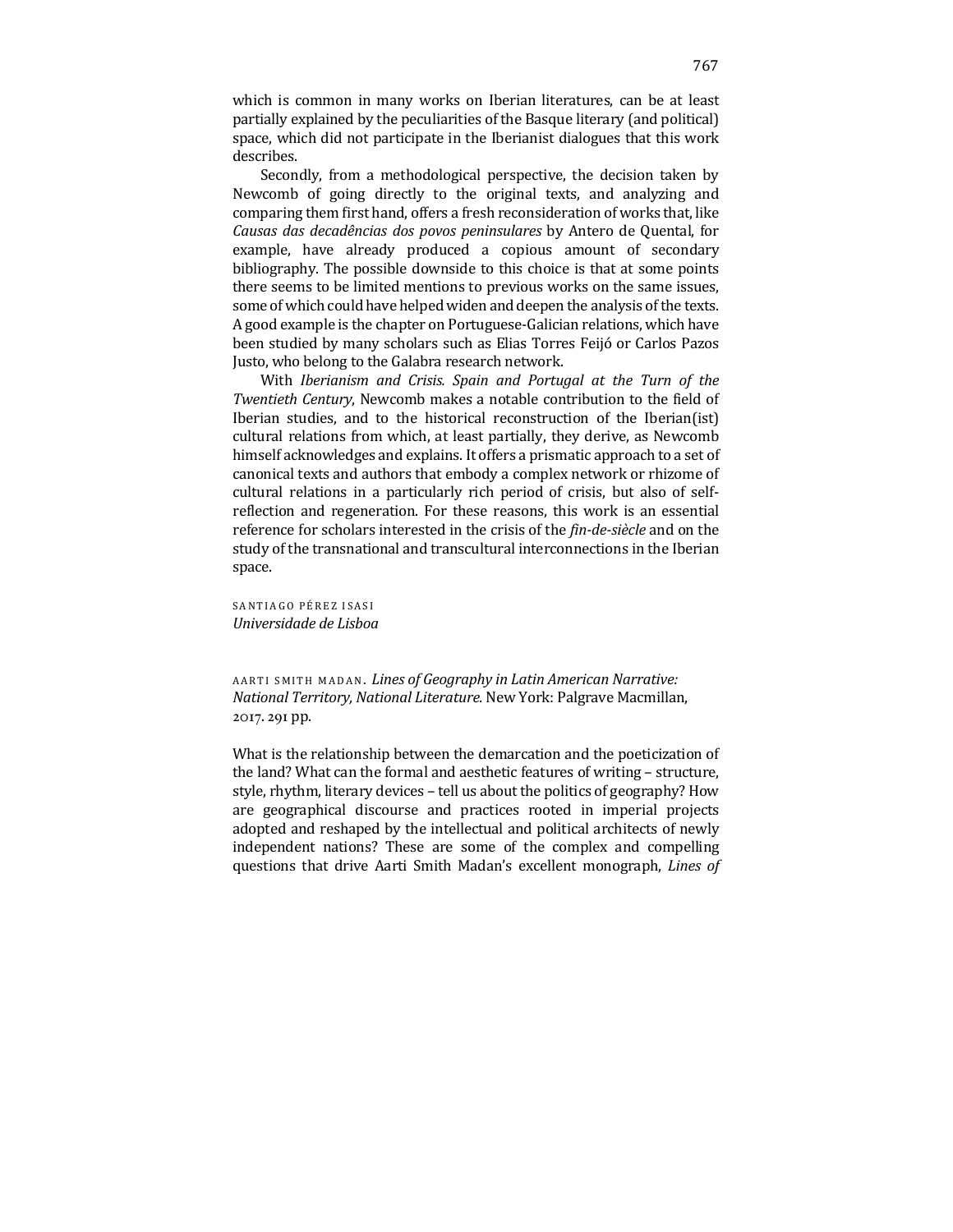*Geography in Latin American Narrative*, published in 2017 as a contribution to the Palgrave series in "Geocriticism and Spatial Literary Studies," edited by Robert T. Tally Jr. The transdisciplinary ambition of Madan's study is matched by an impressive depth and range of textual research, theoretical and methodological clarity and coherence, and a smartly innovative trajectory of thinking about the relationships between literature, geography, and nation-state consolidation in nineteenth- and early twentieth-century Latin America.

Returning to some of the foundational writers and texts of Latin American literature, with focused chapters on the Argentines Domingo Faustino Sarmiento and Estanislao Zeballos and the Brazilian Euclides da Cunha, Madan reinvigorates them not only through close-reading and renewed reflection on their historical and socio-political contexts, but also by locating them in relationship to a critical genealogy of geographical discourse. Following a substantial introductory chapter that clearly delineates Madan's questions and approaches, and the stakes of their merging of "Latin America's *fin-de-siècle* geographical and literary projects into a geocritical reading," the book's first chapter considers the complicated legacy of Alexander von Humboldt as the key figure in the emergence and consolidation of Latin American geographical discourse  $(4)$ . Analyzing Humboldt's work and drawing upon a wide-range of critical studies and histories, here Madan identifies features that are redeployed by Latin American writers, notably a bridging of art and science, and an aesthetics that normalizes contradictions in terms of the relationship with environmentalism, conquest, and the place of the "primitive," "barbaric," and the "premodern" in their understanding and delineation of the land.

In the next two chapters, "Sarmiento the Geographer: Unearthing the Literary in *Facundo*" and "Estanislao Severo Zeballos and the Transatlantic Science of Statecraft," Madan convincingly argues that while these two writer-politicians from Argentina drew clear influence and authority from Humboldt's "aestheticized geographical discourse," they write both with and against it as they transculturally convert the writing of the earth into a writing of the nation. While much has been written about these two foundational figures, Madan forges a new approach, carefully reading their relationship through the institutionalization of geographical discourse, i.e. through an attentiveness to their practice and esteem of aesthetics, to formal, lyrical qualities or literary aspirations (met or unmet), and by excavating the poetic within their expository, didactic, and political purposes. While the literary qualities of Sarmiento's work have been recognized in its canonization and treatment by a number of scholars and critics, Madan's approach recovers its geographical roots. And in the case of Zeballos, never known as a good writer, Madan vigorously contends that his